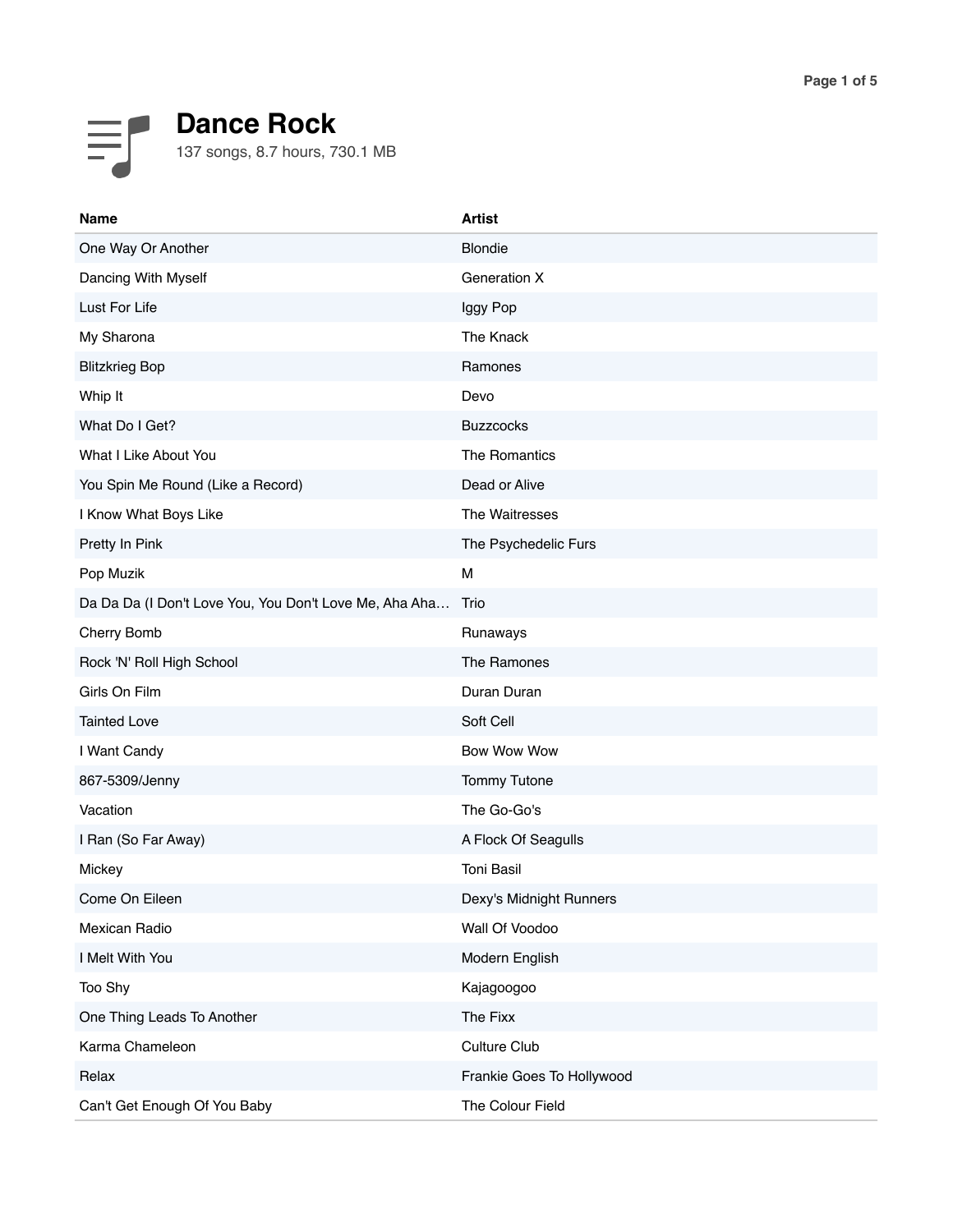

| <b>Name</b>                          | <b>Artist</b>                 |
|--------------------------------------|-------------------------------|
| Walking On Sunshine                  | Katrina & The Waves           |
| Pour Some Sugar On Me                | Def Leppard                   |
| You Shook Me All Night Long          | AC/DC                         |
| Fame                                 | David Bowie                   |
| Let's Dance                          | David Bowie                   |
| Get the Party Started                | Pink                          |
| Raise Your Glass                     | P!nk                          |
| Hollaback Girl                       | Gwen Stefani                  |
| Hey Baby                             | No Doubt feat. Bounty Killer  |
| It's My Life (1997 Digital Remaster) | <b>Talk Talk</b>              |
| Take On Me                           | A-Ha                          |
| Call Me                              | <b>Blondie</b>                |
| Another Brick In The Wall            | Pink Floyd                    |
| Crazy Little Thing Called Love       | Queen                         |
| Cars                                 | Gary Numan                    |
| Let My Love Open The Door            | Pete Townshend                |
| You Make My Dreams                   | Daryl Hall and John Oates     |
| The Power Of Love                    | Huey Lewis and The News       |
| I Wanna Be Your Lover                | Prince                        |
| All Night Long (All Night)           | Lionel Richie                 |
| Rapture                              | <b>Blondie</b>                |
| The Tide Is High                     | <b>Blondie</b>                |
| Urgent                               | Foreigner                     |
| Too Much Time On My Hands            | Styx                          |
| Another One Bites The Dust           | Queen                         |
| The Stroke                           | <b>Billy Squier</b>           |
| I Love Rock N' Roll                  | Joan Jett and The Blackhearts |
| Don't You Want Me                    | Human League                  |
| Centerfold                           | J. Geils Band                 |
| Shake It Up                          | Cars                          |
| Working For The Weekend              | Loverboy                      |
| Down Under                           | Men At Work                   |
| Maneater                             | Daryl Hall and John Oates     |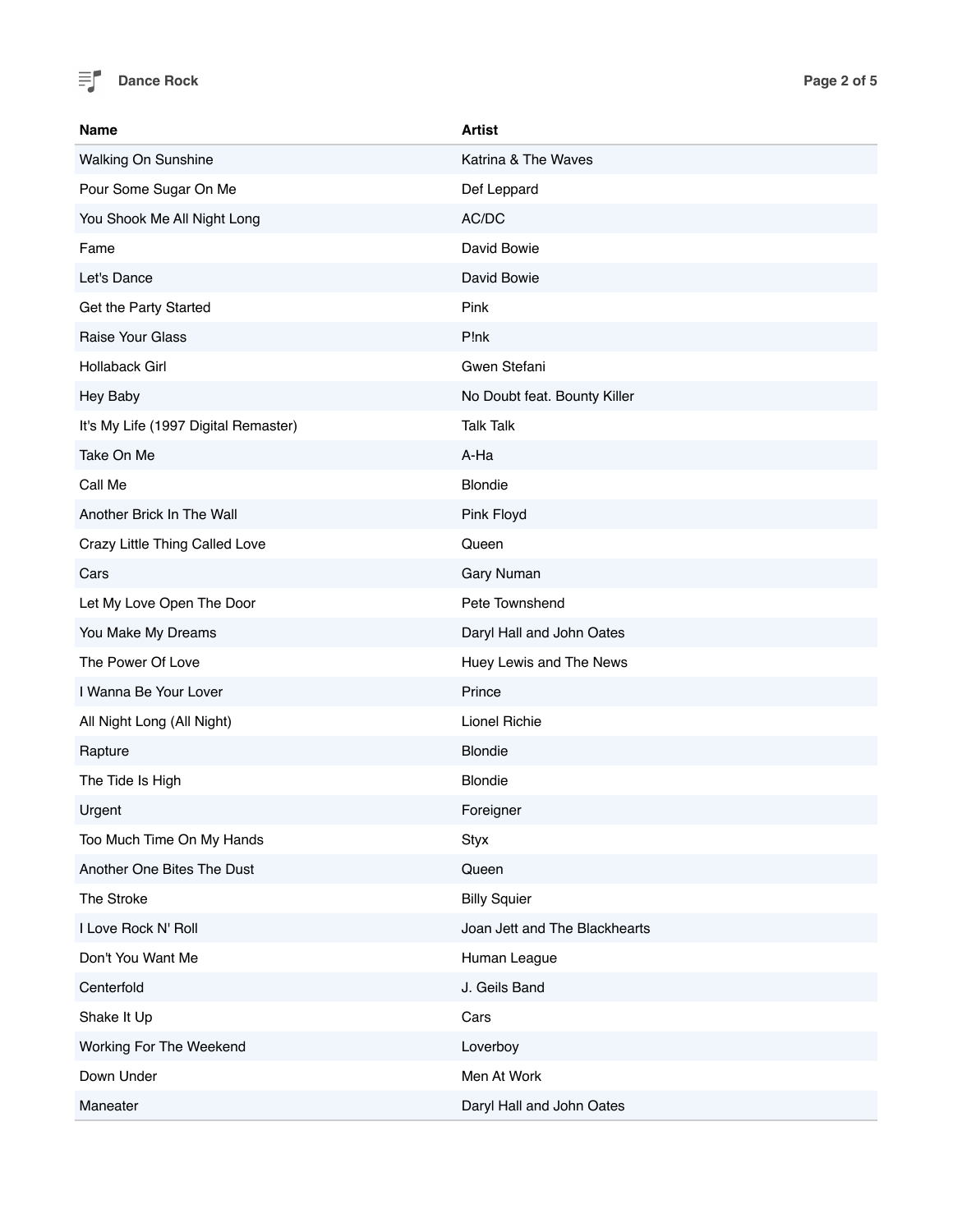

| <b>Name</b>                        | <b>Artist</b>             |
|------------------------------------|---------------------------|
| Maniac                             | Michael Sembello          |
| Sweet Dreams (Are Made Of This)    | Eurythmics                |
| She Works Hard For The Money       | Donna Summer              |
| Hungry Like The Wolf               | Duran Duran               |
| <b>Electric Avenue</b>             | <b>Eddy Grant</b>         |
| She Blinded Me Withh Science       | Thomas Dolby              |
| 1999                               | Prince                    |
| Always Somethmg There To Remind Me | Naked Eyes                |
| Rock The Casbah                    | Clash                     |
| When Doves Cry                     | Prince                    |
| Footloose                          | Kenny Loggins             |
| Jump                               | Van Halen                 |
| Owner Of A Lonely Heart            | Yes                       |
| Girls Just Want To Have Fun        | Cyndi Lauper              |
| Let's Go Crazy                     | Prince and The Revolution |
| <b>Break My Stride</b>             | <b>Matthew Wilder</b>     |
| She Bop                            | Cyndi Lauper              |
| Here Comes The Rain Again          | Eurythmics                |
| Let The Music Play                 | Shannon                   |
| Caribbean Queen                    | <b>Billy Ocean</b>        |
| Love Is A Battlefield              | Pat Benatar               |
| Legs                               | ZZ Top                    |
| <b>Cruel Summer</b>                | Bananarama                |
| I'm So Excited                     | <b>Pointer Sisters</b>    |
| Wake Me Up Before You Go-Go        | Wham!                     |
| Everybody Wants To Rule The World  | <b>Tears For Fears</b>    |
| Money For Nothing                  | <b>Dire Straits</b>       |
| Don't You (Forget About Me)        | Simple Minds              |
| St. Elmo's Fire (Man In Motion)    | John Parr                 |
| The Heat Is On                     | Glenn Frey                |
| Rhythm Of The Night                | Debarge                   |
| The Boys Of Summer                 | Don Henley                |
| <b>Material Girl</b>               | Madonna                   |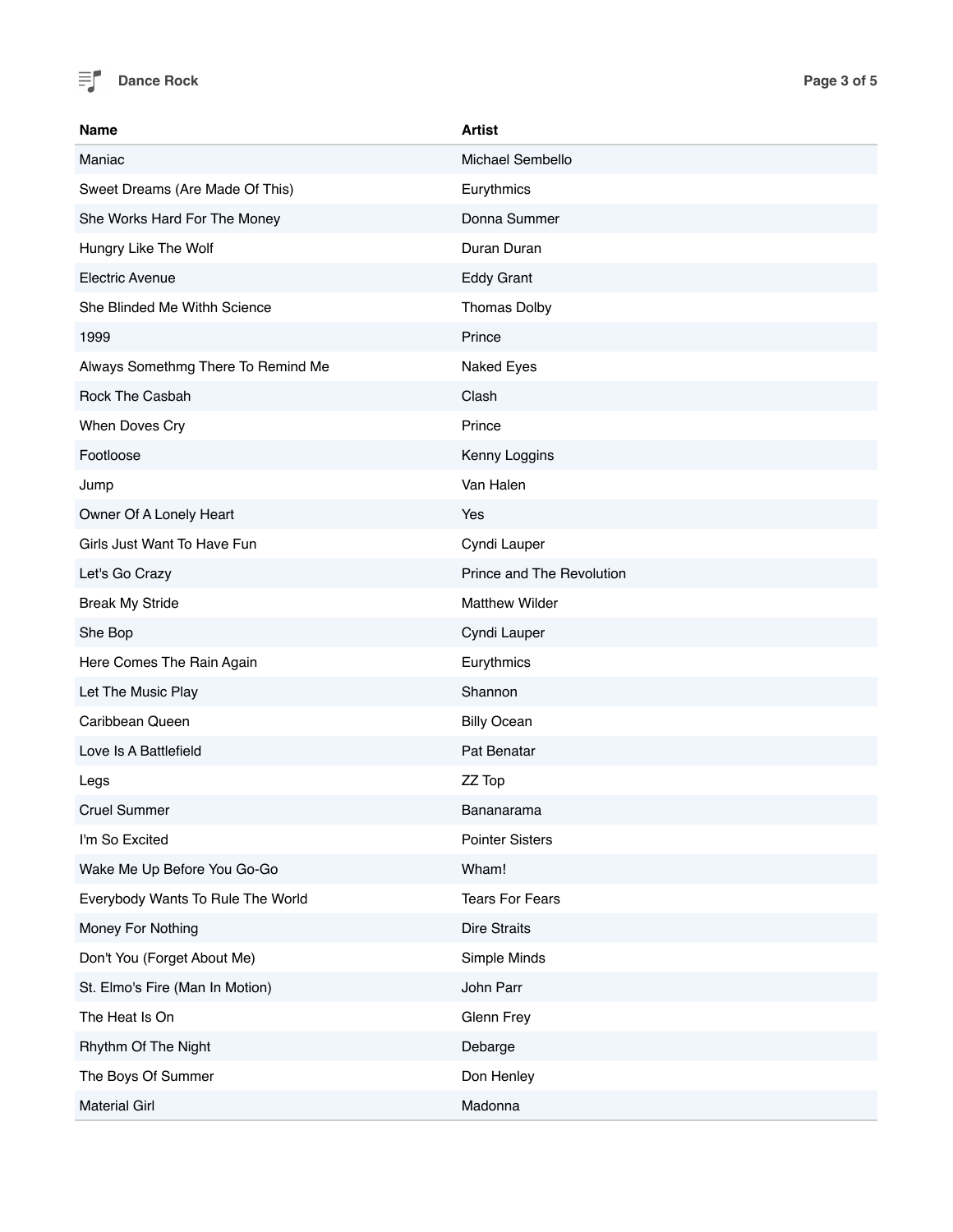

| <b>Name</b>                          | <b>Artist</b>                          |
|--------------------------------------|----------------------------------------|
| Addicted To Love                     | <b>Robert Palmer</b>                   |
| <b>Kiss</b>                          | Prince and The Revolution              |
| Sledgehammer                         | Peter Gabriel                          |
| Danger Zone                          | Kenny Loggins                          |
| Word Up                              | Cameo                                  |
| Mony Mony                            | <b>Billy Idol</b>                      |
| Control                              | Janet Jackson                          |
| Rhythm Is Gonna Get You              | Gloria Estefan and Miami Sound Machine |
| Need You Tonight                     | <b>INXS</b>                            |
| Get Outta My Dreams, Get Into My Car | <b>Billy Ocean</b>                     |
| Simply Irresistible                  | <b>Robert Palmer</b>                   |
| She Drives Me Crazy                  | Fine Young Cannibals                   |
| <b>Rebel Yell</b>                    | <b>Billy Idol</b>                      |
| White Wedding                        | <b>Billy Idol</b>                      |
| <b>Rock Lobster</b>                  | The B-52's                             |
| <b>Rhythm Nation</b>                 | Janet Jackson                          |
| Should I Stay or Should I Go         | The Clash                              |
| Boom Clap                            | Charli XCX                             |
| Centuries                            | Fall Out Boy                           |
| Just Like Fire                       | P!nk                                   |
| Shut Up And Dance                    | WALK THE MOON                          |
| The Sound                            | The 1975                               |
| <b>Stressed Out</b>                  | twenty one pilots                      |
| Radioactive                          | Imagine Dragons                        |
| Don't Stop Believin'                 | Journey                                |
| Give it Away                         | Red Hot Chili Peppers                  |
| Robot Rock                           | Daft Punk                              |
| <b>Electric Feel</b>                 | <b>MGMT</b>                            |
| Some Nights                          | Fun.                                   |
| <b>Bad Romance</b>                   | Lady Gaga                              |
| Smooth                               | Santana feat. Rob Thomas               |
| Hella Good                           | No Doubt                               |
| Hey Ya!                              | OutKast                                |